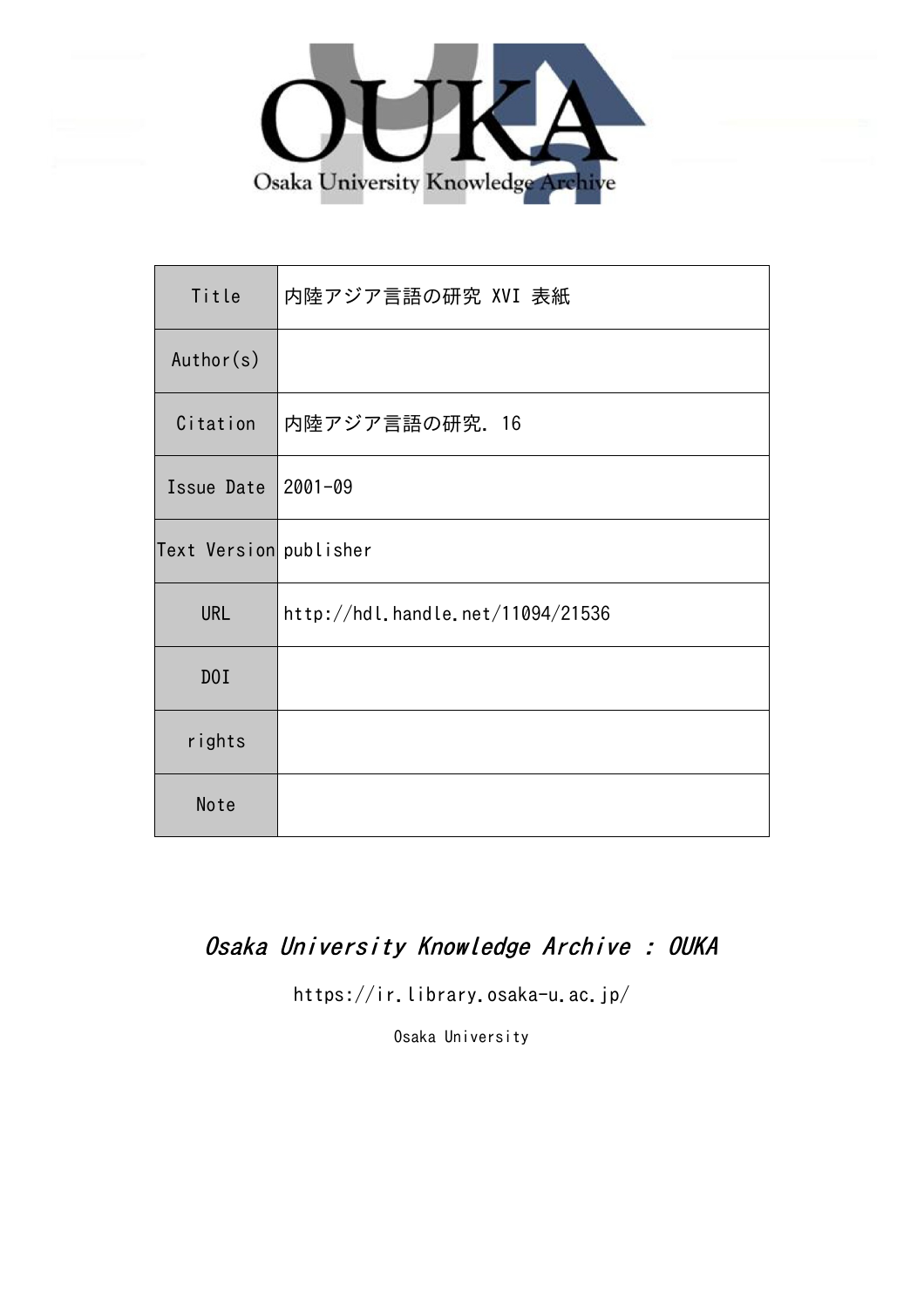# 内陸アジア言語の研究 XVI

後晋安万金・何氏夫妻墓誌銘および何君政墓誌銘

|                                   | 森 部 |         | 豊   |  |  |  |            |     |
|-----------------------------------|-----|---------|-----|--|--|--|------------|-----|
| 程復心『四書章図』出版始末攷                    |     |         |     |  |  |  |            |     |
| ――大元ウルス治下における江南文人の保挙 ――           |     |         |     |  |  |  |            |     |
|                                   |     |         |     |  |  |  |            | 71  |
|                                   | 宮   |         | 紀 子 |  |  |  |            |     |
| イリンチン先生を偲ぶ                        |     |         |     |  |  |  |            | 123 |
|                                   |     | 杉 山 正 明 |     |  |  |  |            |     |
| 1276年龍門禹王廟パスパ字令旨碑を読む ––ニコラス・ポッペ訳注 |     |         |     |  |  |  |            |     |
| の書評を兼ねて――                         |     |         |     |  |  |  |            |     |
|                                   | 亦   |         |     |  |  |  | 隣 真(加藤雄三訳) |     |
| 元代直訳公文書の文体                        |     |         |     |  |  |  |            |     |
|                                   | 亦   | 隣       | 真   |  |  |  | (加藤雄三訳)    |     |

### 中央ユーラシア学研究会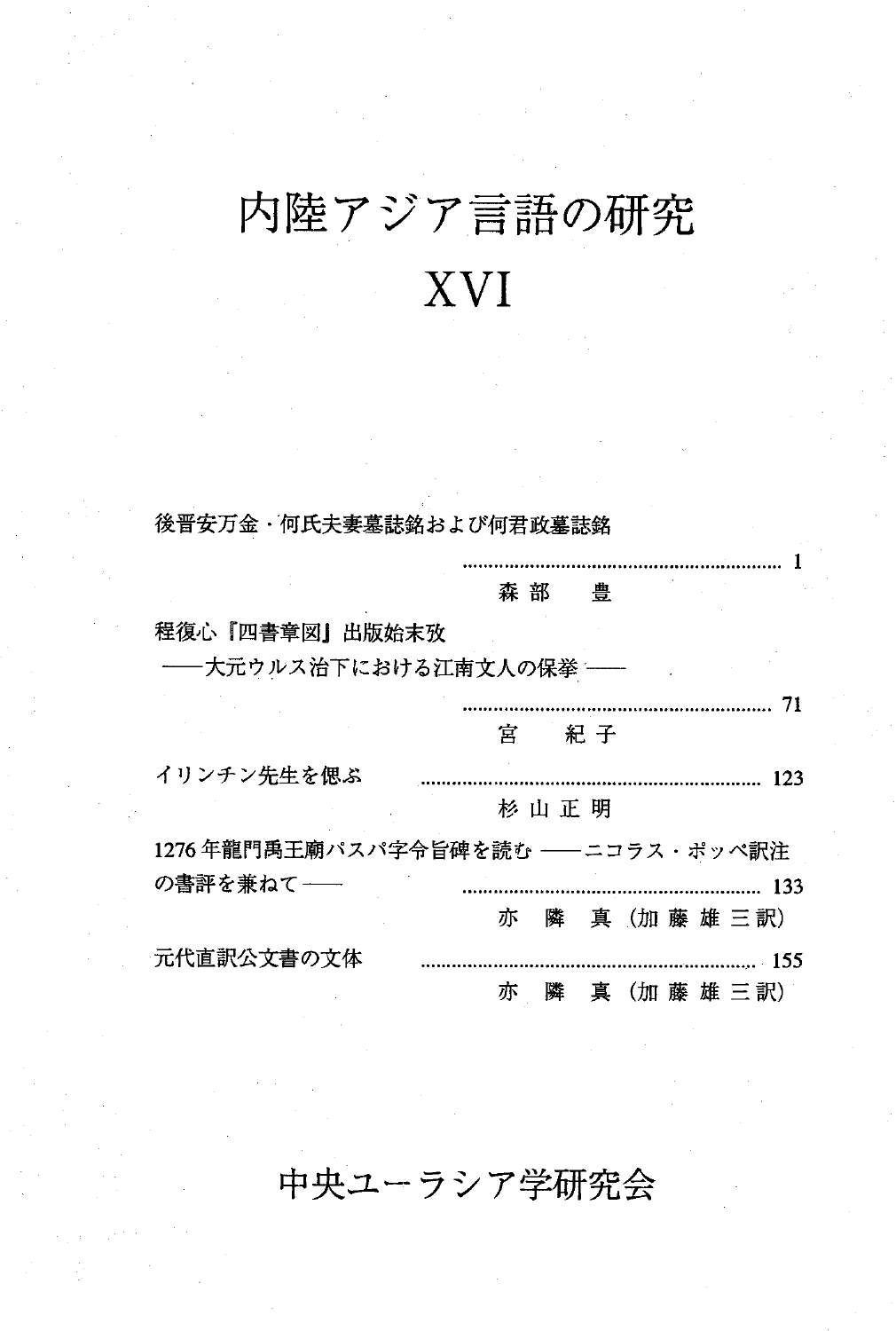## 内陸アジア言語の研究 XVI

後晋安万金・何氏夫妻墓誌銘および何君政墓誌銘

1 森部 豊 程復心『四書章図』出版始末攷 -- 大元ウルス治下における江南文人の保挙 --71 宮 紀子 123 イリンチン先生を偲ぶ 杉山正明 1276年龍門禹王廟パスパ字令旨碑を読む ––ニコラス・ポッペ訳注 の書評を兼ねて–– 133 亦 隣 真(加藤雄三訳) 元代直訳公文書の文体 155 ...................... 亦 隣 真 (加藤雄三訳)

### 中央ユーラシア学研究会